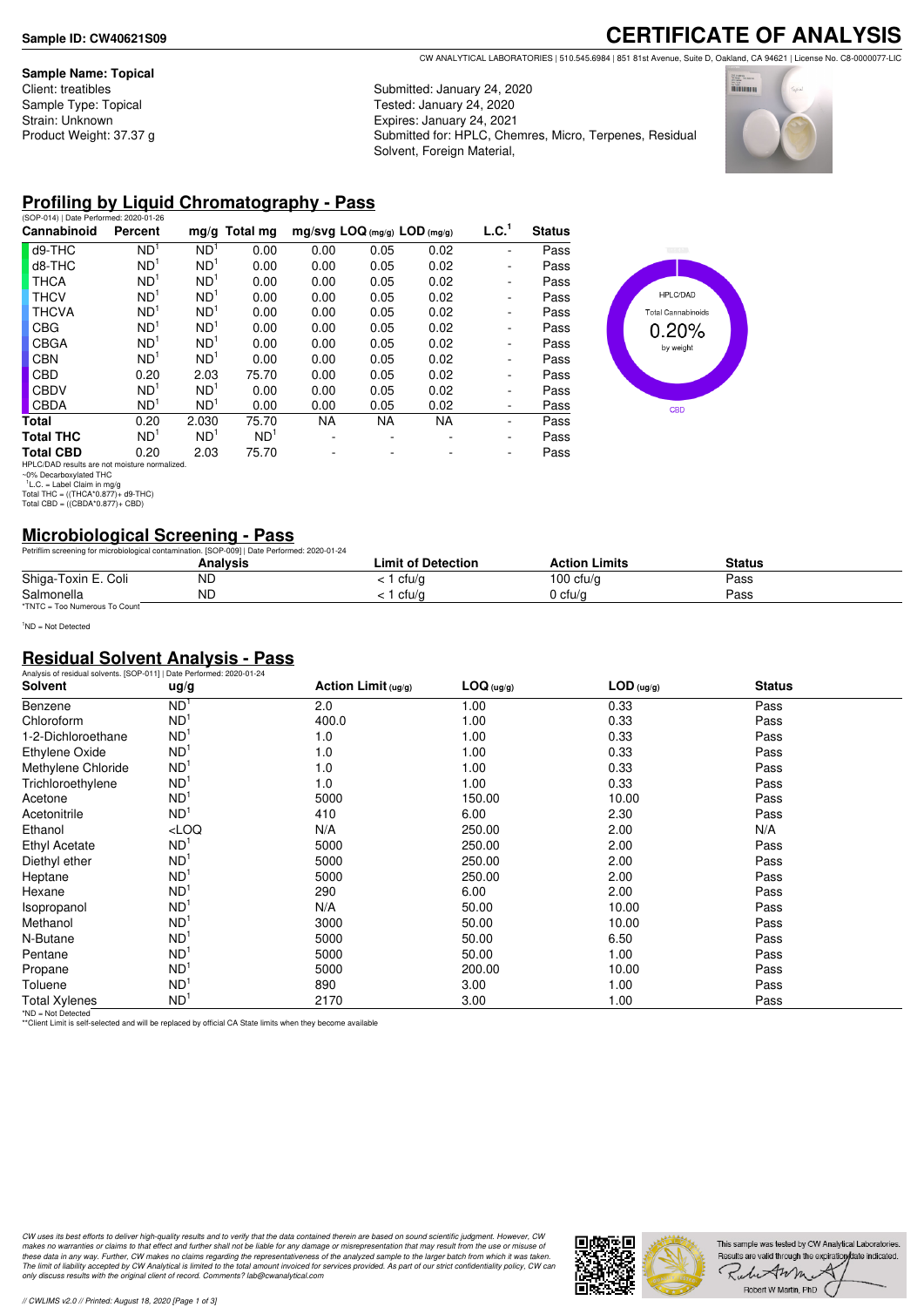**Sample Name: Topical** Client: treatibles Sample Type: Topical Strain: Unknown Product Weight: 37.37 g

**CERTIFICATE OF ANALYSIS** CW ANALYTICAL LABORATORIES | 510.545.6984 | 851 81st Avenue, Suite D, Oakland, CA 94621 | License No. C8-0000077-LIC

Submitted: January 24, 2020 Tested: January 24, 2020 Expires: January 24, 2021 Submitted for: HPLC, Chemres, Micro, Terpenes, Residual Solvent, Foreign Material,



# **Chemical Residue Screening - Pass**

| Targeted analysis of chemical residues. [SOP-017]   Date Performed: 2020-01-26 |                 |      |      |                                                             |               |                    |                 |      |                              |                |               |
|--------------------------------------------------------------------------------|-----------------|------|------|-------------------------------------------------------------|---------------|--------------------|-----------------|------|------------------------------|----------------|---------------|
|                                                                                | ug/g            |      |      | $LOG (ug/g)$ LOD $(ug/g)$ Action<br>Limit <sub>(ug/g)</sub> | <b>Status</b> |                    | ug/g            |      | LOG (ug/g) LOD (ug/g) Action | Limit (ug/g)   | <b>Status</b> |
| Abamectin                                                                      | ND <sup>1</sup> | 0.04 | 0.02 | 0.5                                                         | Pass          | Fludioxonil        | ND <sup>1</sup> | 0.08 | 0.04                         | 30.00          | Pass          |
| Acephate                                                                       | ND <sup>1</sup> | 0.08 | 0.04 | 0.4                                                         | Pass          | Hexythiazox        | ND <sup>1</sup> | 0.04 | 0.02                         | 1              | Pass          |
| Acequinocyl                                                                    | ND <sup>1</sup> | 0.04 | 0.02 | $\overline{2}$                                              | Pass          | Imazalil           | ND <sup>1</sup> | 0.04 | 0.02                         | 0.2            | Pass          |
| Acetamiprid                                                                    | ND <sup>1</sup> | 0.02 | 0.01 | 0.2                                                         | Pass          | Imidacloprid       | ND <sup>1</sup> | 0.10 | 0.04                         | 0.4            | Pass          |
| Aldicarb                                                                       | ND <sup>1</sup> | 0.04 | 0.02 | 0.00                                                        | Pass          | Kresoxim-methyl    | ND <sup>1</sup> | 0.10 | 0.04                         | 0.4            | Pass          |
| Azoxystrobin                                                                   | ND <sup>1</sup> | 0.02 | 0.01 | 0.2                                                         | Pass          | Malathion          | ND <sup>1</sup> | 0.04 | 0.02                         | 0.2            | Pass          |
| <b>Bifenazate</b>                                                              | ND <sup>1</sup> | 0.02 | 0.01 | 0.2                                                         | Pass          | Metalaxyl          | ND <sup>1</sup> | 0.04 | 0.02                         | 0.2            | Pass          |
| <b>Bifenthrin</b>                                                              | ND <sup>1</sup> | 0.08 | 0.04 | 0.2                                                         | Pass          | Methiocarb         | ND <sup>1</sup> | 0.04 | 0.02                         | 0.2            | Pass          |
| <b>Boscalid</b>                                                                | ND <sup>1</sup> | 0.04 | 0.02 | 0.4                                                         | Pass          | Methomyl           | ND <sup>1</sup> | 0.08 | 0.04                         | 0.10           | Pass          |
| Captan                                                                         | ND <sup>1</sup> | 0.04 | 0.02 | 5.00                                                        | Pass          | <b>Mevinphos</b>   | ND <sup>1</sup> | 0.08 | 0.04                         | 0.00           | Pass          |
| Carbaryl                                                                       | ND <sup>1</sup> | 0.04 | 0.02 | 0.2                                                         | Pass          | Myclobutanil       | ND              | 0.10 | 0.04                         | 0.2            | Pass          |
| Carbofuran                                                                     | ND <sup>1</sup> | 0.04 | 0.02 | 0.2                                                         | Pass          | Naled              | ND              | 0.02 | 0.01                         | 0.50           | Pass          |
| Chlorantraniliprole                                                            | ND <sup>1</sup> | 0.08 | 0.04 | 0.2                                                         | Pass          | Oxamyl             | N <sub>D</sub>  | 0.04 | 0.02                         | 0.20           | Pass          |
| Chlordane                                                                      | ND <sup>1</sup> | 0.10 | 0.02 | 0.00                                                        | Pass          | Paclobutrazol      | N <sub>D</sub>  | 0.04 | 0.02                         | 0.4            | Pass          |
| Chlorfenapyr                                                                   | ND <sup>1</sup> | 0.10 | 0.02 | 0.00                                                        | Pass          | Parathion methyl   | ND <sup>1</sup> | 0.04 | 0.02                         | 0.00           | Pass          |
| Chlorpyrifos                                                                   | ND <sup>1</sup> | 0.08 | 0.04 | 0.2                                                         | Pass          | <b>PCNB</b>        | ND <sup>1</sup> | 0.02 | 0.01                         | 0.20           | Pass          |
| Clofentezine                                                                   | ND <sup>1</sup> | 0.02 | 0.01 | 0.2                                                         | Pass          | Permethrin         | ND <sup>1</sup> | 0.10 | 0.04                         | 0.2            | Pass          |
| Coumaphos                                                                      | ND <sup>1</sup> | 0.04 | 0.02 | 0.00                                                        | Pass          | Phosmet            | ND <sup>1</sup> | 0.04 | 0.02                         | 0.2            | Pass          |
| Cyfluthrin                                                                     | ND <sup>1</sup> | 0.10 | 0.04 | 1.00                                                        | Pass          | Piperonyl butoxide | N <sub>D</sub>  | 0.10 | 0.04                         | $\overline{c}$ | Pass          |
| Cypermethrin                                                                   | ND <sup>1</sup> | 0.10 | 0.04 | 1.00                                                        | Pass          | Prallethrin        | N <sub>D</sub>  | 0.10 | 0.04                         | 0.2            | Pass          |
| Daminozide                                                                     | ND <sup>1</sup> | 0.08 | 0.04 | 1                                                           | Pass          | Propiconazole      | ND <sup>1</sup> | 0.08 | 0.04                         | 0.4            | Pass          |
| Diazinon                                                                       | ND <sup>1</sup> | 0.02 | 0.01 | 0.2                                                         | Pass          | Propoxur           | ND              | 0.02 | 0.01                         | 0.2            | Pass          |
| <b>Dichlorvos</b>                                                              | ND <sup>1</sup> | 0.01 | 0.01 | 1                                                           | Pass          | Pyrethrin          | ND              | 0.04 | 0.01                         | 1              | Pass          |
| Dimethoate                                                                     | ND <sup>1</sup> | 0.04 | 0.02 | 0.2                                                         | Pass          | Pyridaben          | N <sub>D</sub>  | 0.04 | 0.02                         | 0.2            | Pass          |
| Dimethomorph                                                                   | ND <sup>1</sup> | 0.04 | 0.02 | 20.00                                                       | Pass          | Spinetoram         | N <sub>D</sub>  | 0.08 | 0.04                         | 3.00           | Pass          |
| Ethoprophos                                                                    | ND <sup>1</sup> | 0.02 | 0.01 | 0.2                                                         | Pass          | Spinosad           | ND <sup>1</sup> | 0.04 | 0.02                         | 3.00           | Pass          |
| Etofenprox                                                                     | ND <sup>1</sup> | 0.04 | 0.02 | 0.4                                                         | Pass          | Spiromesifen       | ND <sup>1</sup> | 0.08 | 0.04                         | 0.2            | Pass          |
| Etoxazole                                                                      | ND <sup>1</sup> | 0.04 | 0.02 | 0.2                                                         | Pass          | Spirotetramat      | ND <sup>1</sup> | 0.04 | 0.02                         | 0.2            | Pass          |
| Fenhexamid                                                                     | ND <sup>1</sup> | 0.08 | 0.04 | 10.00                                                       | Pass          | Spiroxamine        | ND <sup>1</sup> | 0.04 | 0.02                         | 0.4            | Pass          |
| Fenoxycarb                                                                     | ND <sup>1</sup> | 0.04 | 0.02 | 0.2                                                         | Pass          | Tebuconazole       | ND <sup>1</sup> | 0.08 | 0.04                         | 0.4            | Pass          |
| Fenpyroximate                                                                  | ND <sup>1</sup> | 0.08 | 0.04 | 0.4                                                         | Pass          | Thiacloprid        | ND <sup>1</sup> | 0.04 | 0.02                         | 0.2            | Pass          |
| Fipronil                                                                       | ND <sup>1</sup> | 0.08 | 0.04 | 0.00                                                        | Pass          | Thiamethoxam       | ND              | 0.04 | 0.02                         | 0.2            | Pass          |
| Flonicamid                                                                     | ND <sup>1</sup> | 0.04 | 0.02 | 0.20                                                        | Pass          | Trifloxystrobin    | ND              | 0.01 | 0.01                         | 0.2            | Pass          |

\*ND = Not Detected NT = Not Tested

### **Heavy Metals Profiling - Pass**

| Analysis of Heavy Metals. [SOP-012]   Date Performed: 2020-01-27 |                 |           |                               |                       |               |  |
|------------------------------------------------------------------|-----------------|-----------|-------------------------------|-----------------------|---------------|--|
|                                                                  | $\frac{u}{g}$   | LOG(ug/g) | $\mathsf{LOD}(\mathsf{ug/g})$ | Action Limit $(uq/q)$ | <b>Status</b> |  |
| Cadmium                                                          | <b>ND</b>       | 0.04      | 0.01                          | 0.5                   | Pass          |  |
| Lead                                                             | LOO             | 0.04      | 0.01                          | 0.5                   | Pass          |  |
| Arsenic                                                          | 0.10            | 0.07      | 0.02                          | 5. ا                  | Pass          |  |
| Mercurv                                                          | ND <sup>1</sup> | 0.05      | 0.02                          | 3.0                   | Pass          |  |
| <sup>1</sup> ND = Not Detected                                   |                 |           |                               |                       |               |  |

#### **Water Activity -**

s to determine water activity | Date Performed

# Action Limit (Aw) Status

## **Foreign Material Analysis - Pass**

Analysis to determine whether foreign material is present | Date Performed: 2020-01-24 **Analysis Status**

Product within acceptable limits for all foreign material criteria. Pass

CW uses its best efforts to deliver high-quality results and to verify that the data contained therein are based on sound scientific judgment. However, CW<br>makes no warranties or claims to that effect and further shall not *only discuss results with the original client of record. Comments? lab@cwanalytical.com*